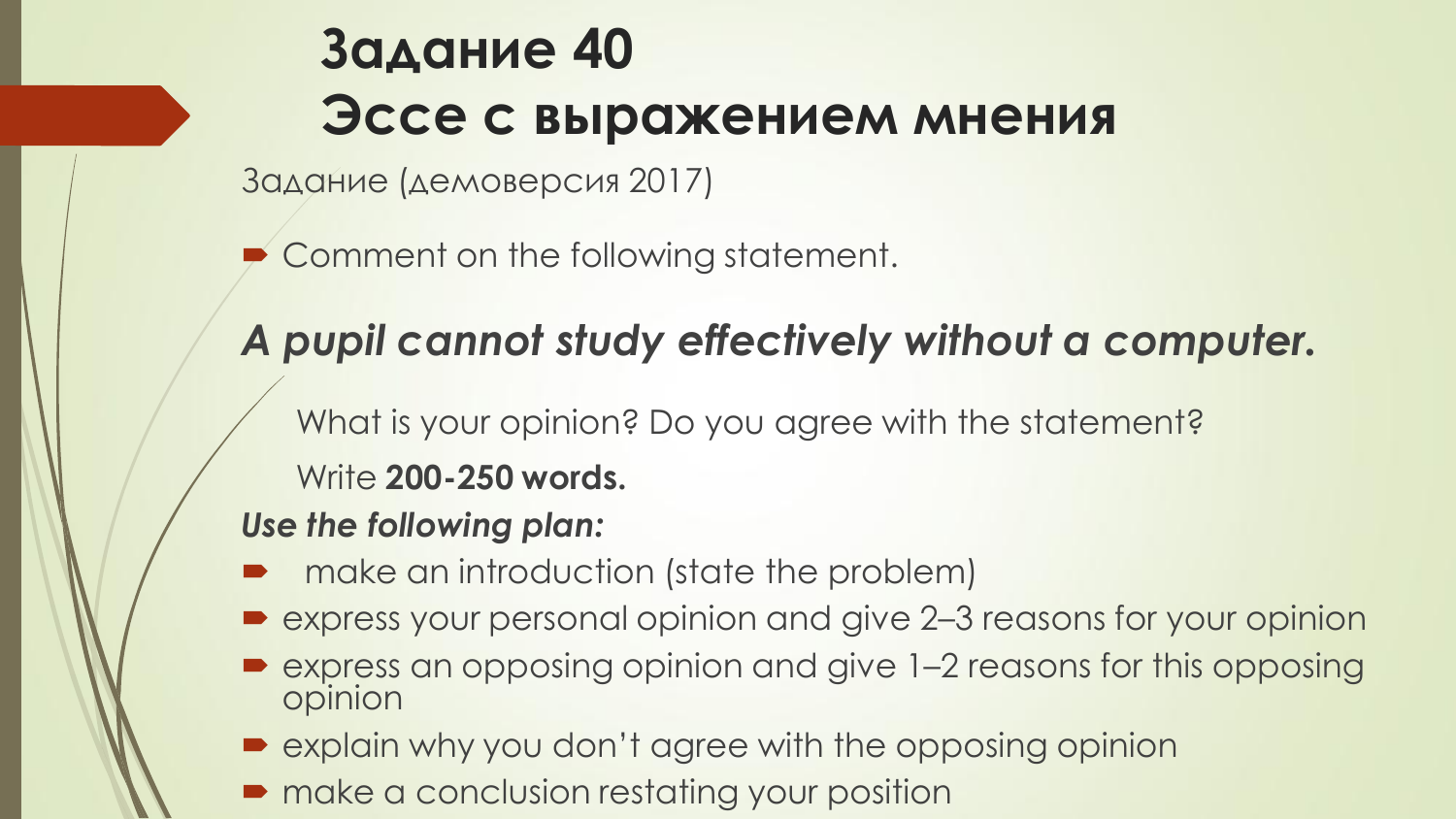**Pros Cons**

**Easy to find information, pictures to illustrate the work, music**

**You need less time to complete the work**

**You can find examples of presenting similar work**

**Easy to make alterations**

**Plagiarism** 

**Lack of personal ideas**

**Some information is not valid**

**Sitting in front of a computer is not healthy**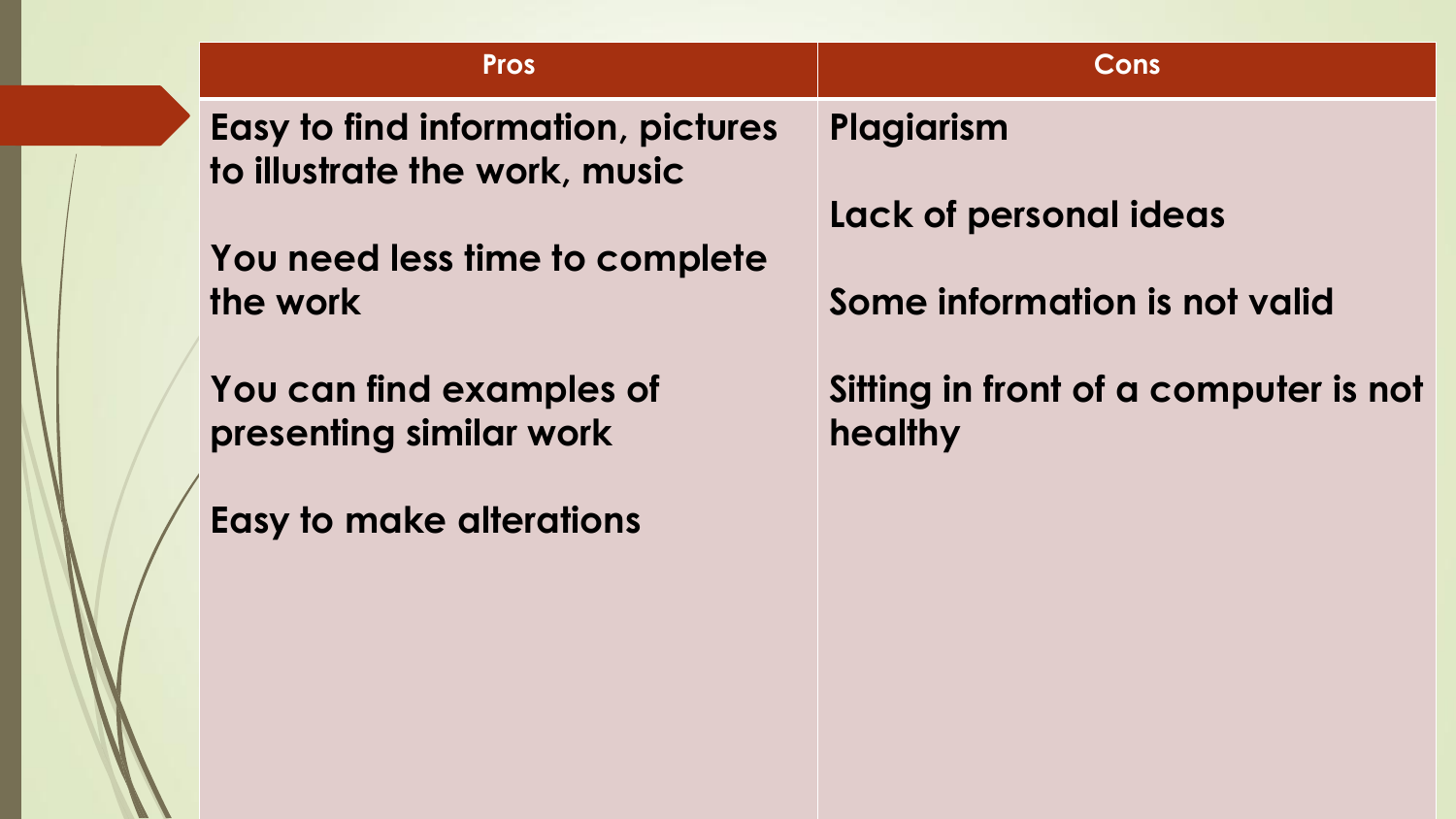**Pros Cons**

**Easy to find information, pictures to illustrate the work, music**

**You need less time to complete the work**

**You can find examples of presenting similar work**

**Easy to make alterations**

**Plagiarism** 

**Lack of personal ideas**

**Some information is not valid**

**Sitting in front of a computer is not healthy**